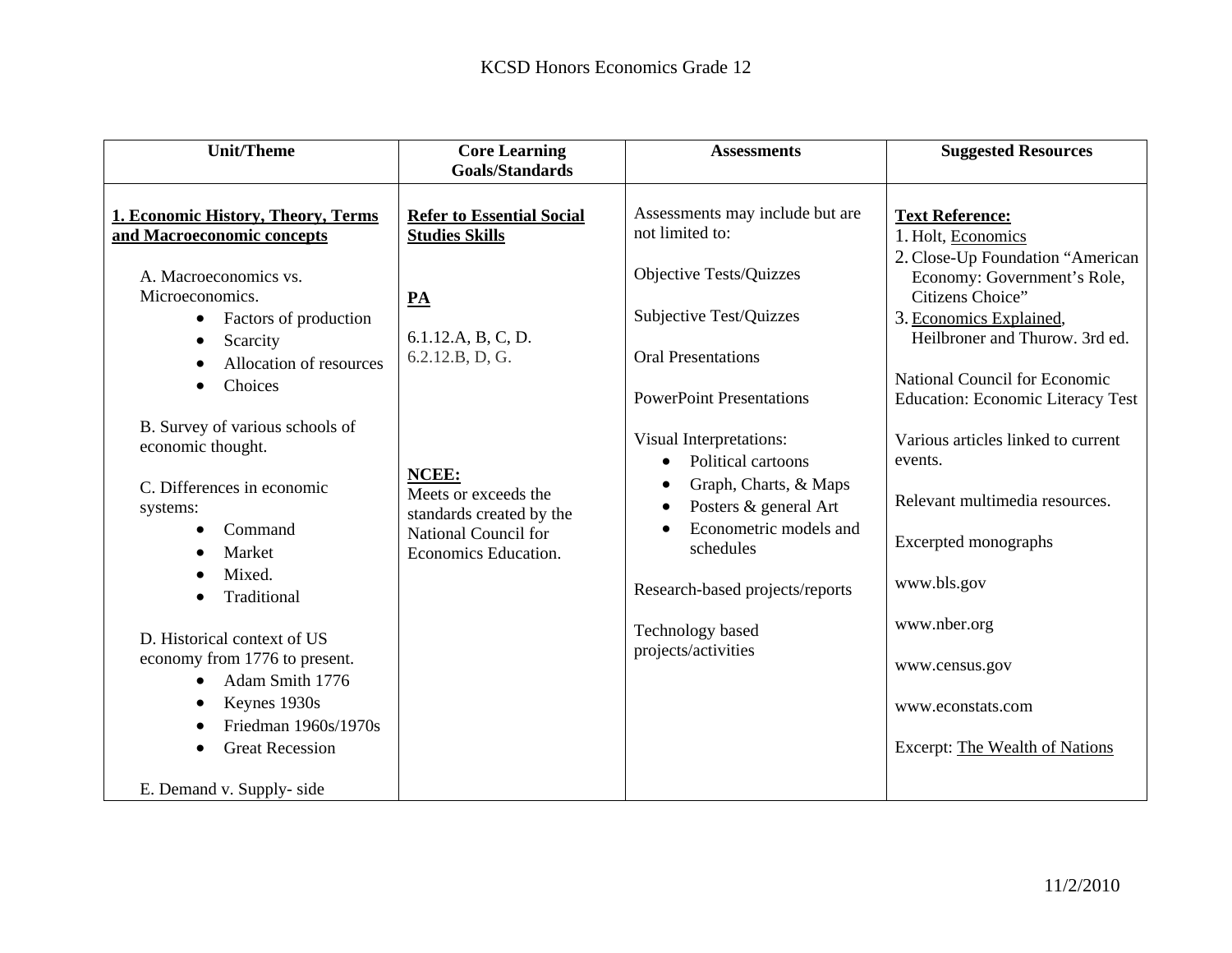| economics.                                                                                                          |  |                                                                      |
|---------------------------------------------------------------------------------------------------------------------|--|----------------------------------------------------------------------|
| 1. Economic History, Theory, Terms<br>and Macroeconomic concepts (cont'd)                                           |  | Excerpt: General Theory of<br><b>Employment, Interest, and Money</b> |
| F. Introduction to econometrics.                                                                                    |  |                                                                      |
| G. Various macroeconomic<br>principles, concepts and terms as<br>illustrated by the NCEE Economic<br>Literacy Test. |  |                                                                      |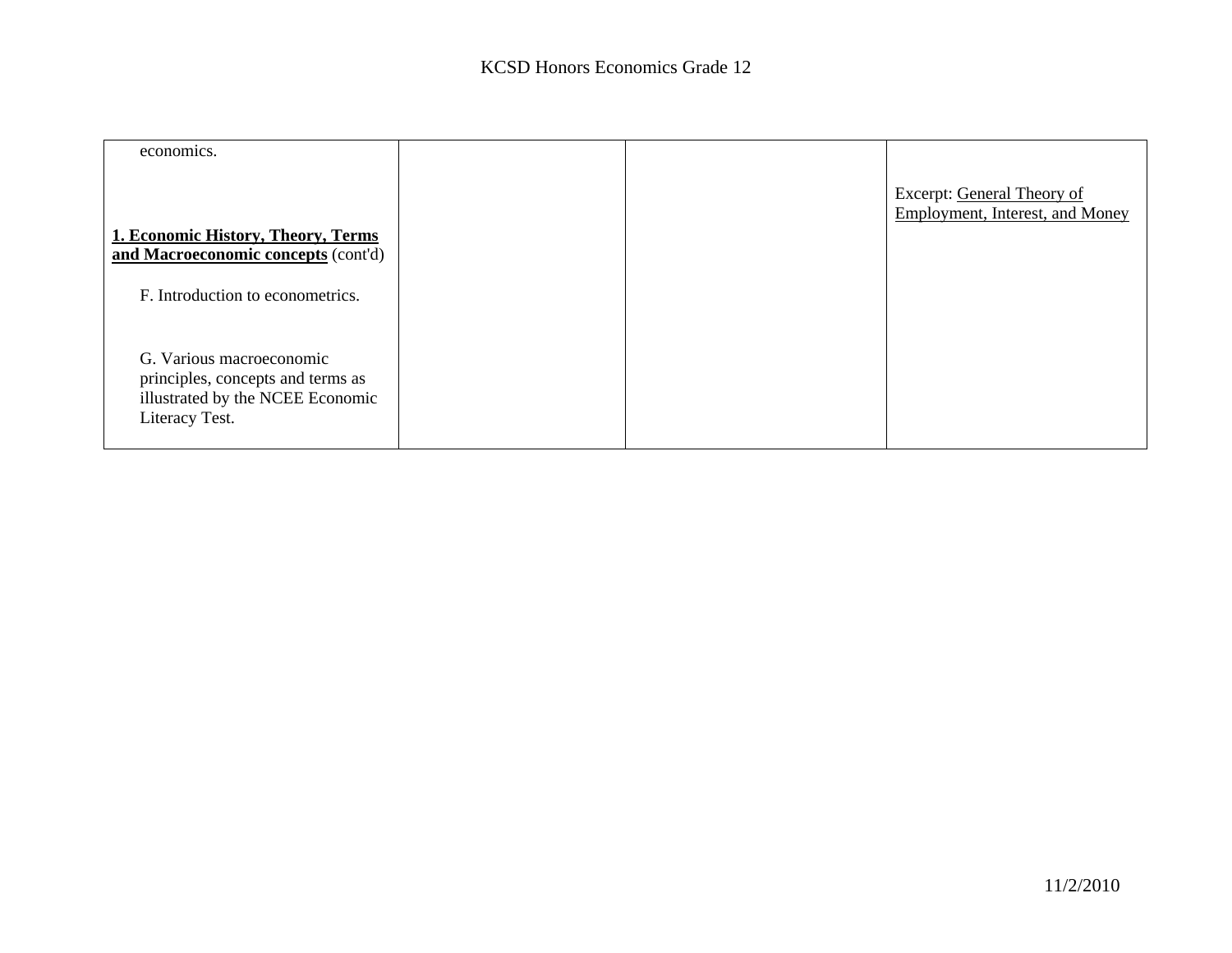| <b>Unit/Theme</b>                                                                                                                                                                                                                                                                                                         | <b>Core Learning Goals/Standards</b>                                                                   | <b>Assessments</b>                                                                                                                                                                                                                                  | <b>Suggested Resources</b>                                                                                                                               |
|---------------------------------------------------------------------------------------------------------------------------------------------------------------------------------------------------------------------------------------------------------------------------------------------------------------------------|--------------------------------------------------------------------------------------------------------|-----------------------------------------------------------------------------------------------------------------------------------------------------------------------------------------------------------------------------------------------------|----------------------------------------------------------------------------------------------------------------------------------------------------------|
| 2. Stabilization Policy<br>A. Congressional legislation relating                                                                                                                                                                                                                                                          | <b>Refer to Essential Social Studies</b><br><b>Skills</b>                                              | Assessments may include but are<br>not limited to:                                                                                                                                                                                                  | <b>Text Reference:</b><br>1. Holt, Economics<br>2. Close-Up Foundation                                                                                   |
| to stabilization.                                                                                                                                                                                                                                                                                                         |                                                                                                        | Objective Tests/Quizzes                                                                                                                                                                                                                             | "American Economy:<br>Government's Role, Citizens                                                                                                        |
| B. Business Cycle.<br>C. Leading, lagging, coincident                                                                                                                                                                                                                                                                     | PA<br>6.1.12.B, C.<br>6.2.12.C, E.                                                                     | Subjective Test/Quizzes<br><b>Oral Presentations</b>                                                                                                                                                                                                | Choice"<br>3. Economics, Boyes and Melvin,<br>3rd ed.                                                                                                    |
| indicators.                                                                                                                                                                                                                                                                                                               | 6.3.12.B, C.<br>6.5.12.A, B.                                                                           | <b>PowerPoint Presentations</b>                                                                                                                                                                                                                     | Various articles linked to current                                                                                                                       |
| D. GDP:<br>National Income<br>Accounting<br>Components of GDP<br>GDP per capita<br>Alternative measurements<br>of wealth and productivity<br>E. Inflation:<br>Measuring inflation<br>$\bullet$<br>Types of inflation<br>$\bullet$<br>Categories of inflation<br>Deflation<br>Wage/price spiral<br>Psychology of inflation | NCEE:<br>Meets or exceeds the standards<br>created by the National Council<br>for Economics Education. | Visual Interpretations:<br>Political cartoons<br>$\bullet$<br>Graph, Charts, & Maps<br>٠<br>Posters & general Art<br>$\bullet$<br>Econometric models and<br>schedules<br>Research-based projects/reports<br>Technology based<br>projects/activities | events.<br>Relevant multimedia resources.<br>Excerpted monographs<br>www.bls.gov<br>www.nber.org<br>www.census.gov<br>www.econstats.com<br>The Economist |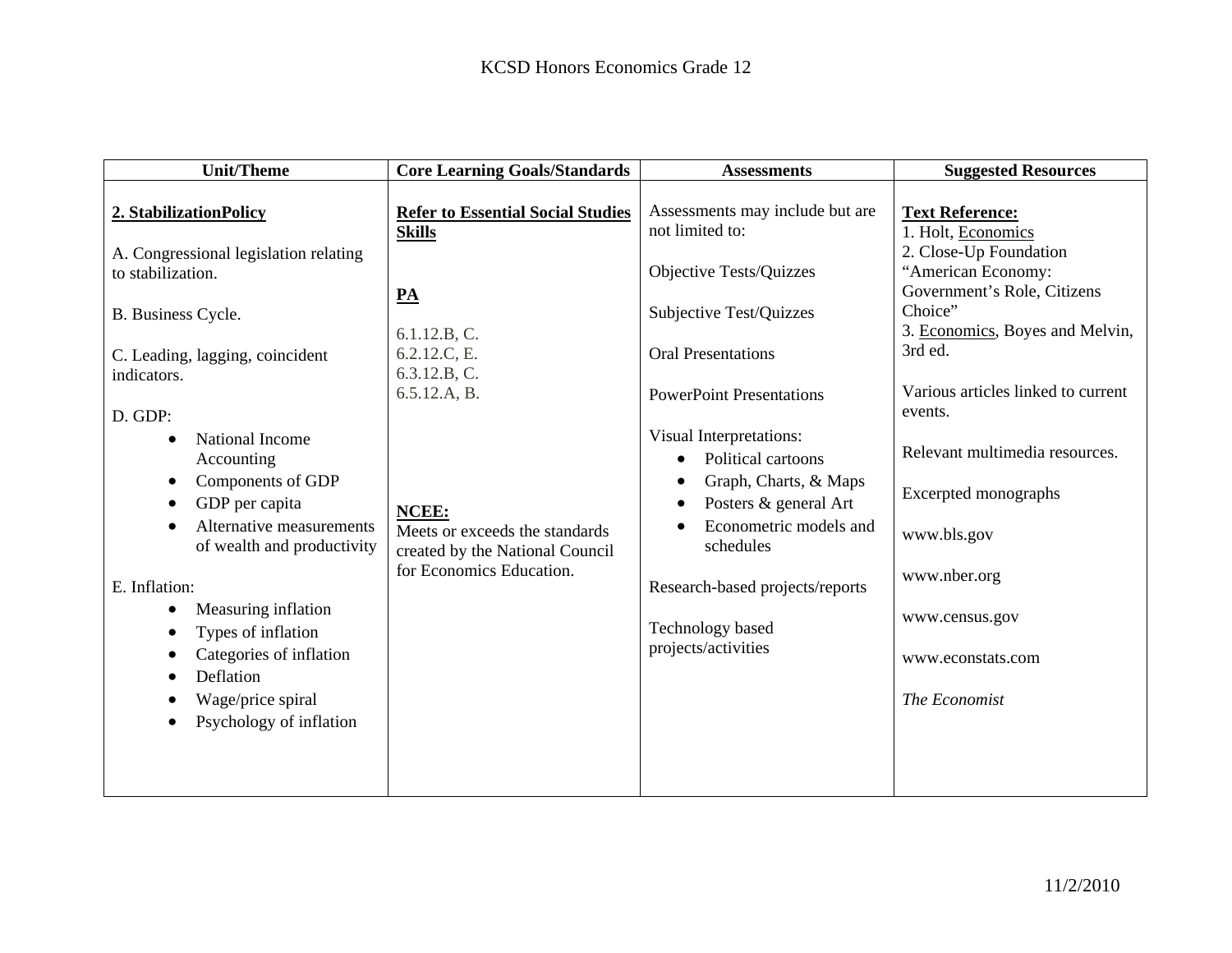| 2. Stabilization Policy (cont'd)       |
|----------------------------------------|
|                                        |
| F. Unemployment:                       |
| Labor force<br>$\bullet$               |
| Calculating<br>$\bullet$               |
| unemployment                           |
| Types of unemployment<br>$\bullet$     |
|                                        |
| G. Analysis of Stabilization Efficacy: |
| Past, present, and future:             |
| New Deal<br>$\bullet$                  |
| <b>OPEC Crises</b><br>$\bullet$        |
| Nixon/Ford/Carter/Reagan               |
| <b>DIDMCA</b><br>$\bullet$             |
|                                        |
| H. Phillips Curve, NAIRU,              |
| Expectations - Augmented Curve.        |
|                                        |
| I. Productions Possibility Curve.      |
|                                        |
|                                        |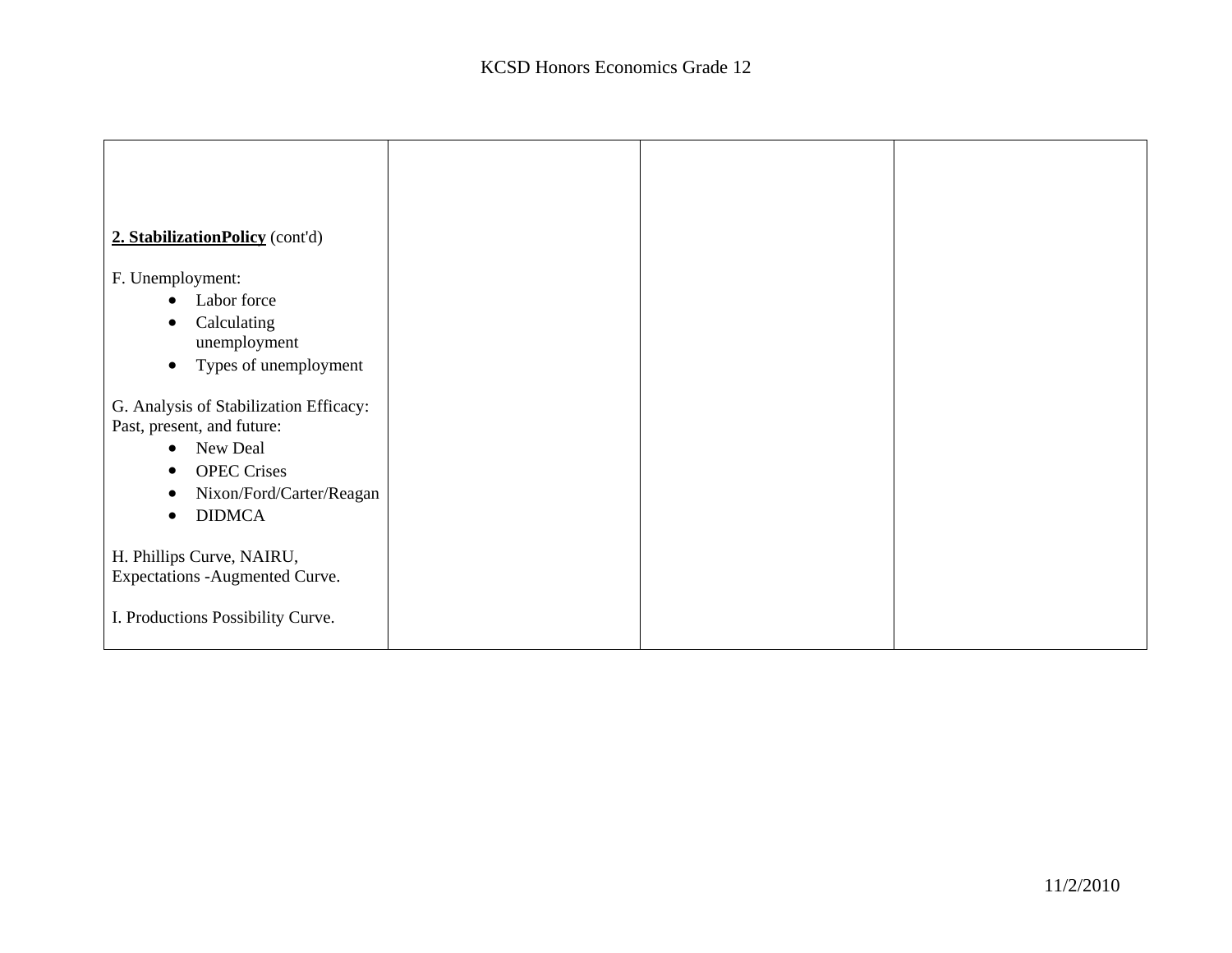| <b>Unit/Theme</b>                                                                                                                    | <b>Core Learning Goals/Standards</b>                        | <b>Assessments</b>                                                                                                                                                    | <b>Suggested Resources</b>                                                                      |
|--------------------------------------------------------------------------------------------------------------------------------------|-------------------------------------------------------------|-----------------------------------------------------------------------------------------------------------------------------------------------------------------------|-------------------------------------------------------------------------------------------------|
| 3. Monetary policy, banking,<br>and the Federal Reserve                                                                              | <b>Refer to Essential Social Studies</b><br><b>Skills</b>   | Assessments may include but are<br>not limited to:                                                                                                                    | <b>Text Reference:</b><br>1. Holt, Economics<br>2. Close-Up Foundation                          |
| A. Brief history of money.<br>B. Classification of money.                                                                            | $\underline{\mathbf{PA}}$<br>6.1.12.C, D.                   | Objective Tests/Quizzes<br>Subjective Test/Quizzes                                                                                                                    | "American Economy:<br>Government's Role, Citizens<br>Choice"<br>3. Economics, Boyes and Melvin, |
| C. Examination of the American<br>banking system.                                                                                    | 6.2.12.C, F.<br>6.3.12.A, B, C, D.<br>6.5.12.H.             | <b>Oral Presentations</b><br><b>PowerPoint Presentations</b>                                                                                                          | 3rd ed.<br>Various articles linked to current                                                   |
| D. Regulation and supervision of<br>depository and lending<br>institutions:<br><b>Federal Reserve</b><br><b>FDIC</b><br><b>FSLIC</b> | NCEE:<br>Meets or exceeds the standards                     | Visual Interpretations:<br>Political cartoons<br>$\bullet$<br>Graph, Charts, & Maps<br>٠<br>Posters & general Art<br>$\bullet$<br>Econometric models and<br>schedules | events.<br>Relevant multimedia resources.<br>Excerpted monographs<br>www.bls.gov                |
| E. Quantity theory of money.<br>F. History of the Federal Reserve.<br>G. Structure of the Federal<br>Reserve.                        | created by the National Council<br>for Economics Education. | Research-based projects/reports<br>Technology based<br>projects/activities                                                                                            | www.nber.org<br>www.census.gov<br>www.federalreserve.gov                                        |
| H. Supervisory role of the Federal                                                                                                   |                                                             |                                                                                                                                                                       | Federal Reserve printed<br>publications                                                         |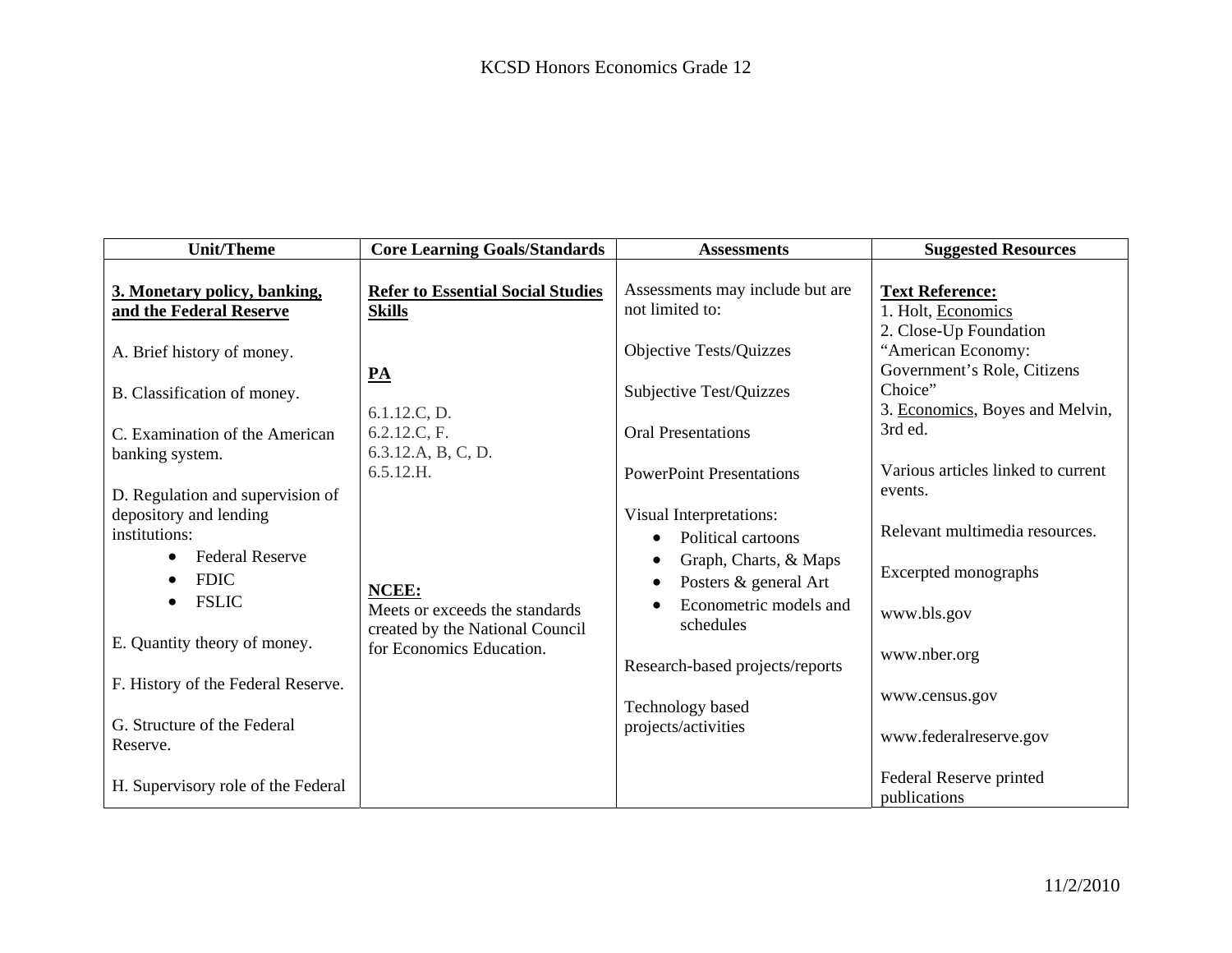| Reserve.                                                          |  | www.econstats.com |
|-------------------------------------------------------------------|--|-------------------|
| I. Deposit Expansion Multiplier.                                  |  |                   |
|                                                                   |  |                   |
|                                                                   |  |                   |
|                                                                   |  |                   |
|                                                                   |  |                   |
| 3. Monetary policy, banking,<br>and the Federal Reserve (cont'd)  |  |                   |
| J. The Federal Reserve's control of<br>the three tools to conduct |  |                   |
| monetary policy.                                                  |  |                   |
| K. Federal Funds Rate and the                                     |  |                   |
| Prime Rate.                                                       |  |                   |
| L. Criticisms of the Federal                                      |  |                   |
| Reserve System.                                                   |  |                   |
| *** Suggested mid-point for this                                  |  |                   |
| course. ***                                                       |  |                   |
|                                                                   |  |                   |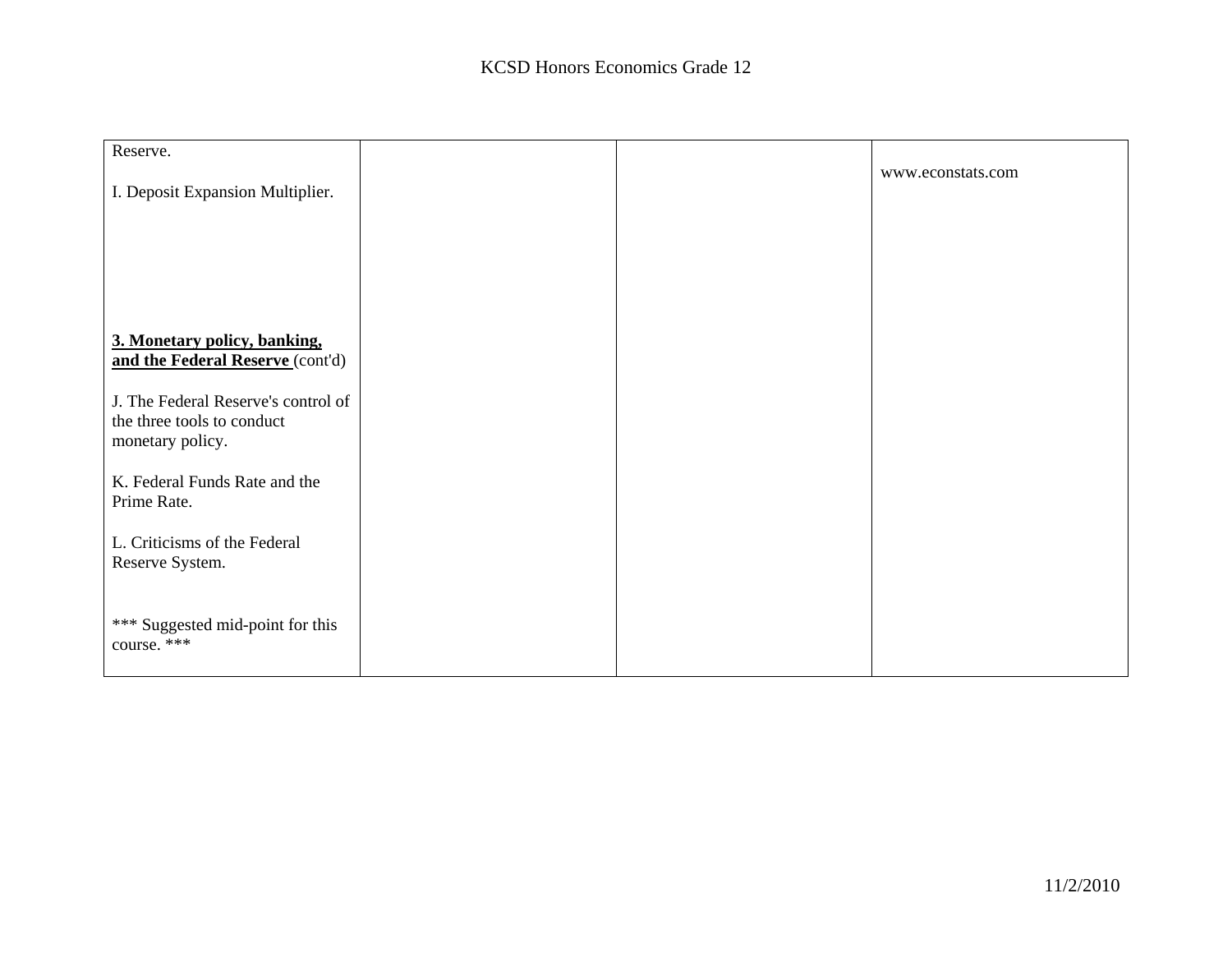KCSD Honors Economics Grade 12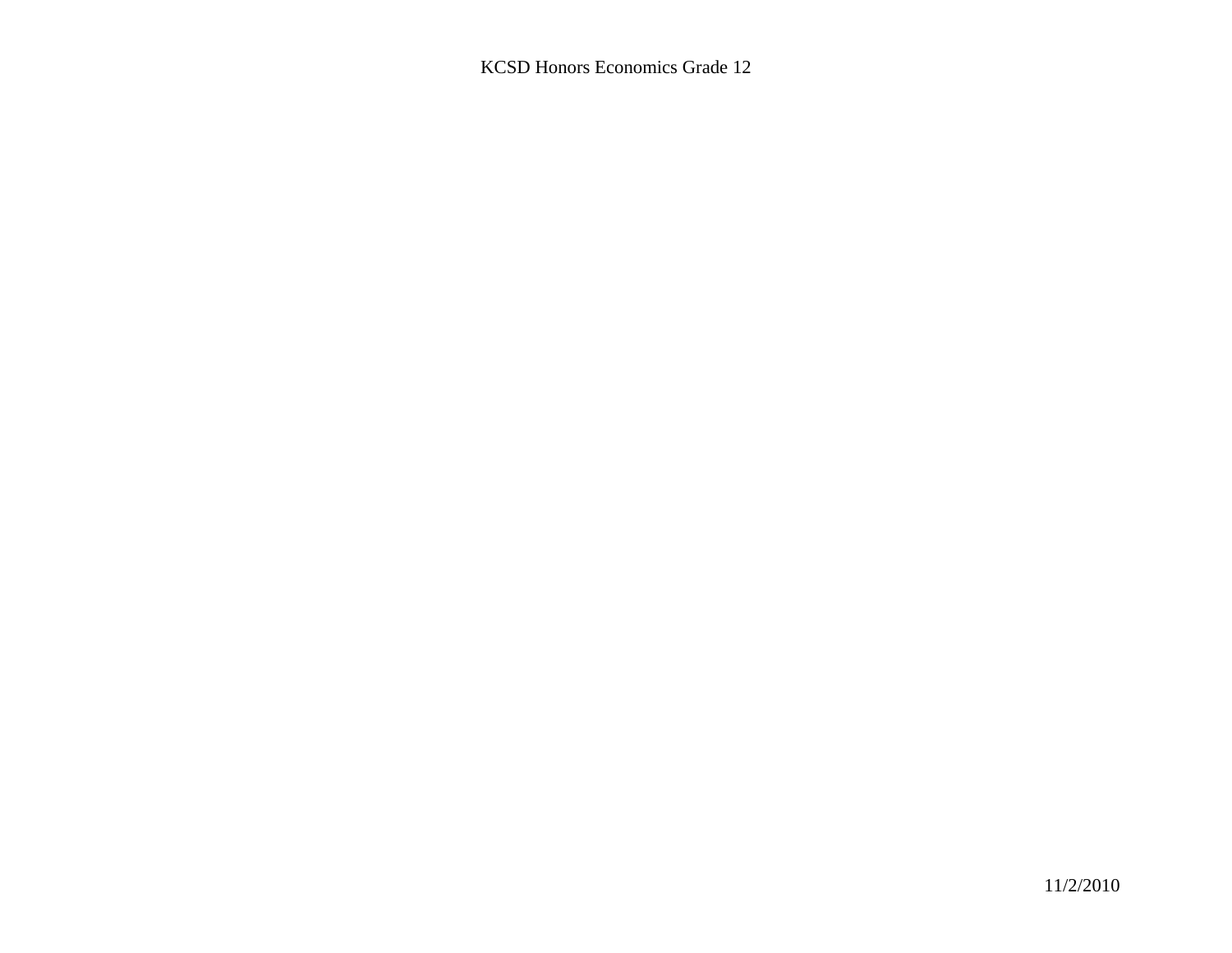| <b>Unit/Theme</b>                                      | <b>Core Learning Goals/Standards</b>                                       | <b>Assessments</b>                                         | <b>Suggested Resources</b>                                             |
|--------------------------------------------------------|----------------------------------------------------------------------------|------------------------------------------------------------|------------------------------------------------------------------------|
| <b>4. Fiscal Policy</b><br>A. Two components of fiscal | <b>Refer to Essential Social Studies</b><br><b>Skills</b>                  | Assessments may include but are<br>not limited to:         | <b>Text Reference:</b><br>1. Holt, Economics<br>2. Close-Up Foundation |
| policy.                                                | $\mathbf{PA}$                                                              | <b>Objective Tests/Quizzes</b>                             | "American Economy:<br>Government's Role, Citizens                      |
| B. Federal budget processes:<br><b>OMB</b>             | 6.1.12.B, C.                                                               | Subjective Test/Quizzes                                    | Choice"<br>3. Economics, Boyes and Melvin,                             |
| CBO                                                    | 6.3.12.A, C.                                                               | <b>Oral Presentations</b>                                  | 3rd ed.                                                                |
| Revenue/appropriation<br>bills                         |                                                                            | <b>PowerPoint Presentations</b>                            | Various articles linked to current<br>events.                          |
| Riders/earmarks<br>Entitlements                        | NCEE:<br>Meets or exceeds the standards<br>created by the National Council | Visual Interpretations:<br>Political cartoons<br>$\bullet$ | Relevant multimedia resources.                                         |
| C. National Debts, deficits, and<br>surpluses.         | for Economics Education.                                                   | Graph, Charts, & Maps<br>Posters & general Art             | <b>Excerpted monographs</b>                                            |
| D. Components of federal budget.                       |                                                                            | Econometric models and<br>schedules                        | www.bls.gov                                                            |
| E. Special interests, lobbyists, and                   |                                                                            | Research-based projects/reports                            | www.nber.org                                                           |
| PAC <sub>s</sub> .                                     |                                                                            | Technology based                                           | www.census.gov                                                         |
| F. Revenue collection<br>Types of tax systems          |                                                                            | projects/activities                                        | www.econstats.com                                                      |
| Types of taxes<br>Tax collection                       |                                                                            |                                                            | www.cbo.gov                                                            |
| Marginal tax rate table                                |                                                                            |                                                            | www.whitehouse.gov                                                     |
|                                                        |                                                                            |                                                            | www.house.gov                                                          |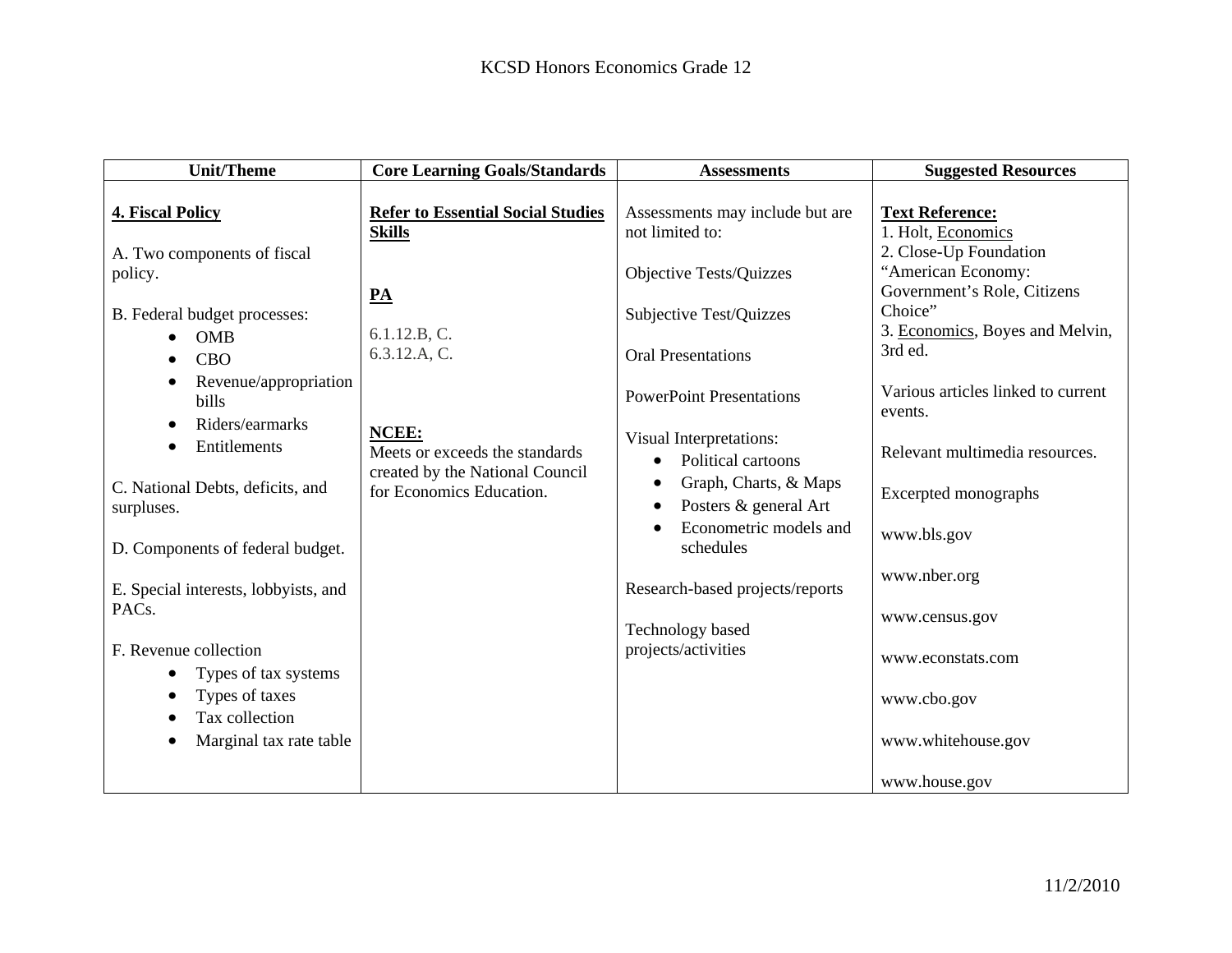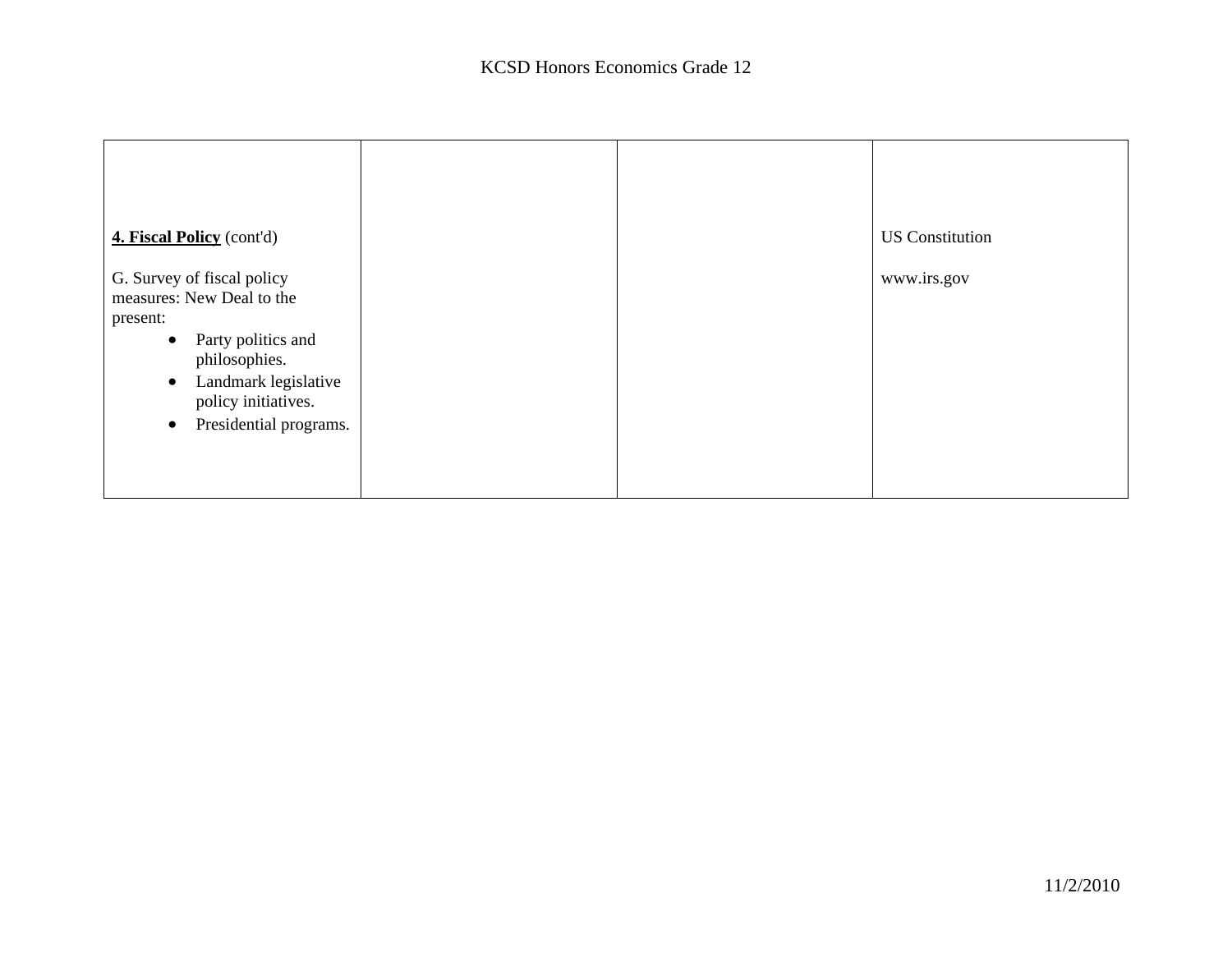| <b>Unit/Theme</b>                                                                                                                                | <b>Core Learning Goals/Standards</b>                                                  | <b>Assessments</b>                                                                            | <b>Suggested Resources</b>                                                                                                           |
|--------------------------------------------------------------------------------------------------------------------------------------------------|---------------------------------------------------------------------------------------|-----------------------------------------------------------------------------------------------|--------------------------------------------------------------------------------------------------------------------------------------|
| 5. Global Markets                                                                                                                                | <b>Refer to Essential Social Studies</b><br><b>Skills</b>                             | Assessments may include but are<br>not limited to:                                            | <b>Text Reference:</b><br>1. Holt, Economics                                                                                         |
| A. Compare "globalization" to<br>"international trade."<br>Protectionism<br>$\bullet$<br>Free trade<br>B. Absolute and Comparative<br>advantage. | $\underline{\mathbf{PA}}$<br>6.1.12.A, C, D.<br>6.2.12.A, B, C, E, F, G.<br>6.3.12.D. | Objective Tests/Quizzes<br>Subjective Test/Quizzes<br><b>Oral Presentations</b>               | 2. Close-Up Foundation<br>"American Economy:<br>Government's Role, Citizens<br>Choice"<br>3. Economics, Boyes and Melvin,<br>3rd ed. |
| C. Trade deficits, surpluses, and<br>payment imbalances.                                                                                         | 6.4.12.A, B.<br>6.4.12.C.<br>6.4.12.D.<br>6.5.12.E.                                   | <b>PowerPoint Presentations</b><br>Visual Interpretations:<br>Political cartoons<br>$\bullet$ | Various articles linked to current<br>events.<br>Relevant multimedia resources.                                                      |
| D. Tariff wars 1930s.<br>E. Economic aftermath of WWII.                                                                                          | NCEE:<br>Meets or exceeds the standards<br>created by the National Council            | Graph, Charts, & Maps<br>Posters & general Art<br>٠<br>Econometric models and<br>schedules    | Excerpted monographs<br>www.bls.gov                                                                                                  |
| F. Bretton Woods:<br><b>IMF</b><br>$\bullet$<br>World Bank<br>Fixed exchange rates<br>"Dollar peg"<br><b>GATT</b><br>Weaknesses                  | for Economics Education.                                                              | Research-based projects/reports<br>Technology based<br>projects/activities                    | www.nber.org<br>The Economist<br>www.census.gov<br>"IOUSA"                                                                           |
|                                                                                                                                                  |                                                                                       |                                                                                               |                                                                                                                                      |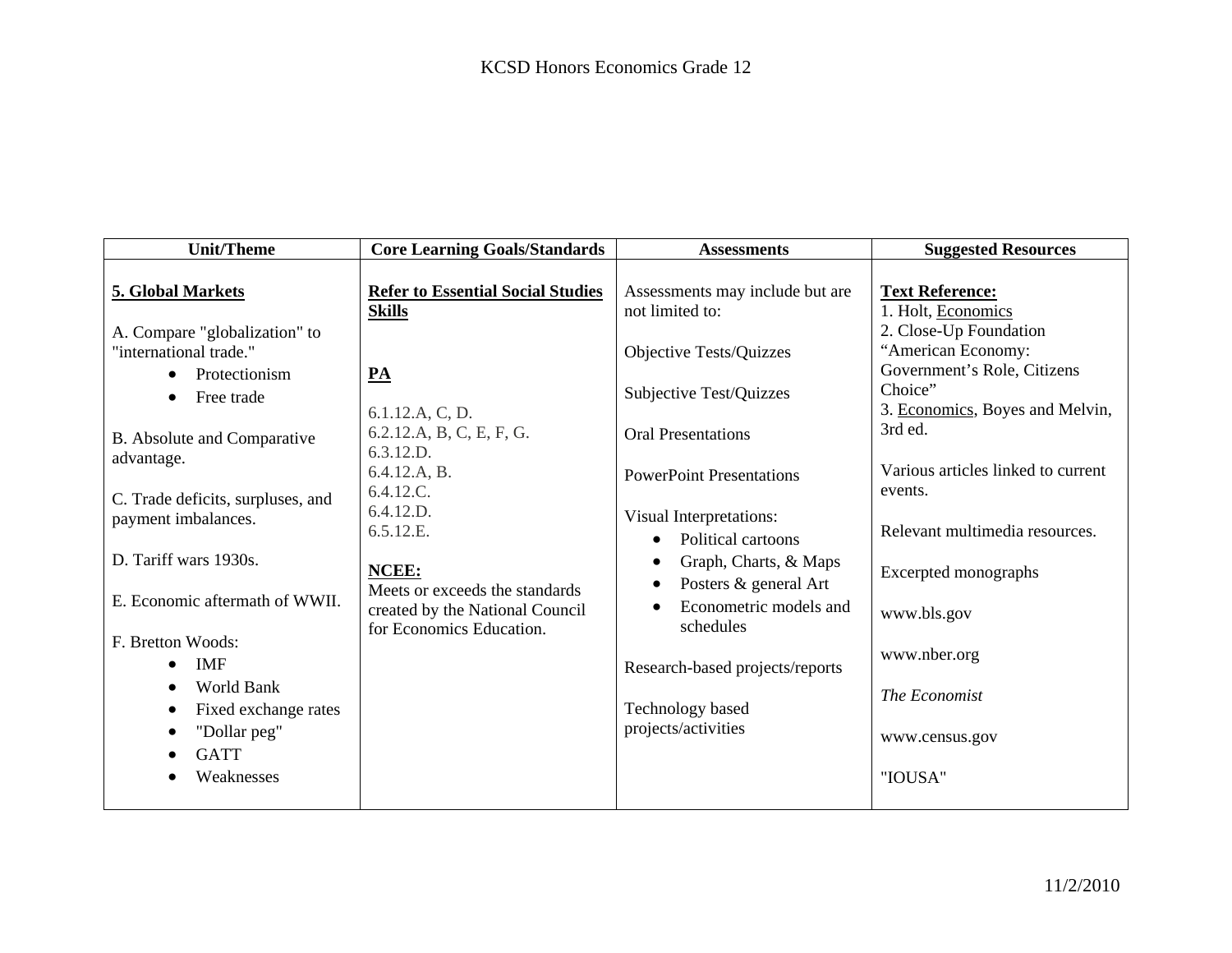|                                                                 | "Is Walmart Good for America?" |
|-----------------------------------------------------------------|--------------------------------|
|                                                                 |                                |
|                                                                 | www.worldbank.org              |
|                                                                 | www.imf.org                    |
|                                                                 |                                |
|                                                                 |                                |
| 5. Global Markets (cont'd)                                      |                                |
|                                                                 |                                |
| G. Collapse of Bretton Woods:                                   |                                |
| Defending the dollar<br>$\bullet$                               |                                |
| OPEC crises<br>$\bullet$                                        |                                |
| Establishment of non-<br>$\bullet$<br>tariff barriers           |                                |
| The demise of GATT<br>$\bullet$                                 |                                |
|                                                                 |                                |
| H. Current trade agreements,<br>organizations, and obligations. |                                |
| <b>NAFTA</b><br>$\bullet$                                       |                                |
| <b>CAFTA</b>                                                    |                                |
| <b>WTO</b><br>$\bullet$                                         |                                |
| I. Outsourcing.                                                 |                                |
|                                                                 |                                |
| J. Analysis of present global                                   |                                |
| economies and predictive                                        |                                |
| outcomes including but not<br>limited to:                       |                                |
| China                                                           |                                |
| South Korea                                                     |                                |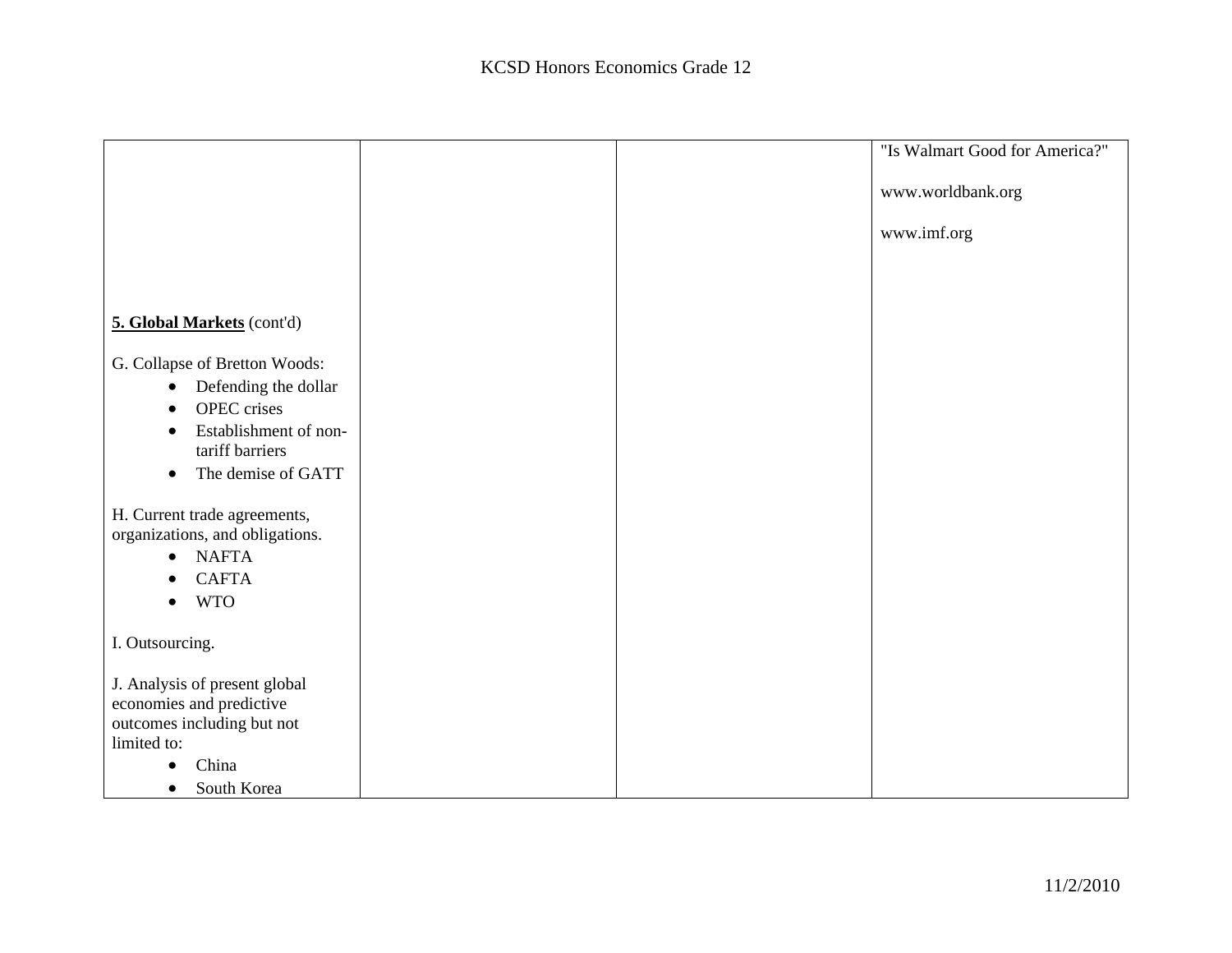| $\bullet$ | Japan                   |  |  |
|-----------|-------------------------|--|--|
| $\bullet$ | Other Pacific Rim       |  |  |
|           | economies               |  |  |
| $\bullet$ | European Union          |  |  |
| $\bullet$ | India                   |  |  |
| $\bullet$ | <b>Brazil</b>           |  |  |
| $\bullet$ | Africa                  |  |  |
| $\bullet$ | Central America         |  |  |
|           | • Oil producing nations |  |  |
|           |                         |  |  |

| <b>Unit/Theme</b>                                                                                | <b>Core Learning Goals/Standards</b>                                                          | <b>Assessments</b>                                                                  | <b>Suggested Resources</b>                                                       |
|--------------------------------------------------------------------------------------------------|-----------------------------------------------------------------------------------------------|-------------------------------------------------------------------------------------|----------------------------------------------------------------------------------|
| <b>6. Financial Markets</b>                                                                      | <b>Refer to Essential Social Studies</b><br><b>Skills</b>                                     | Assessments may include but are<br>not limited to:                                  | <b>Text Reference:</b><br>1. Holt, Economics<br>2. Close-Up Foundation           |
| A. Mechanisms by which<br>individual investors, firms, and<br>government entities buy, sell, and | $P\underline{A}$                                                                              | <b>Objective Tests/Quizzes</b>                                                      | "American Economy:<br>Government's Role, Citizens                                |
| trade securities.<br>B. Brief history NYSE.                                                      | 6.1.12.C, D.<br>6.2.12.C, F.                                                                  | Subjective Test/Quizzes<br><b>Oral Presentations</b>                                | Choice"<br>3. Economics, Boyes and Melvin,<br>3rd ed.<br>4. Wall Street Guide to |
| C. How markets are measured.                                                                     | 6.5.12.B, C, D, F, G, H.<br>NCEE:                                                             | <b>PowerPoint Presentations</b>                                                     | <b>Understanding Money and</b><br>Investing, Morris and Morris.                  |
| D. Securities from a firm's point of<br>view.                                                    | Meets or exceeds the standards<br>created by the National Council<br>for Economics Education. | Visual Interpretations:<br>Political cartoons<br>$\bullet$<br>Graph, Charts, & Maps | Various articles linked to current<br>events.                                    |
| E. Securities from an investor's<br>point of view.                                               |                                                                                               | Posters & general Art                                                               | Relevant multimedia resources.                                                   |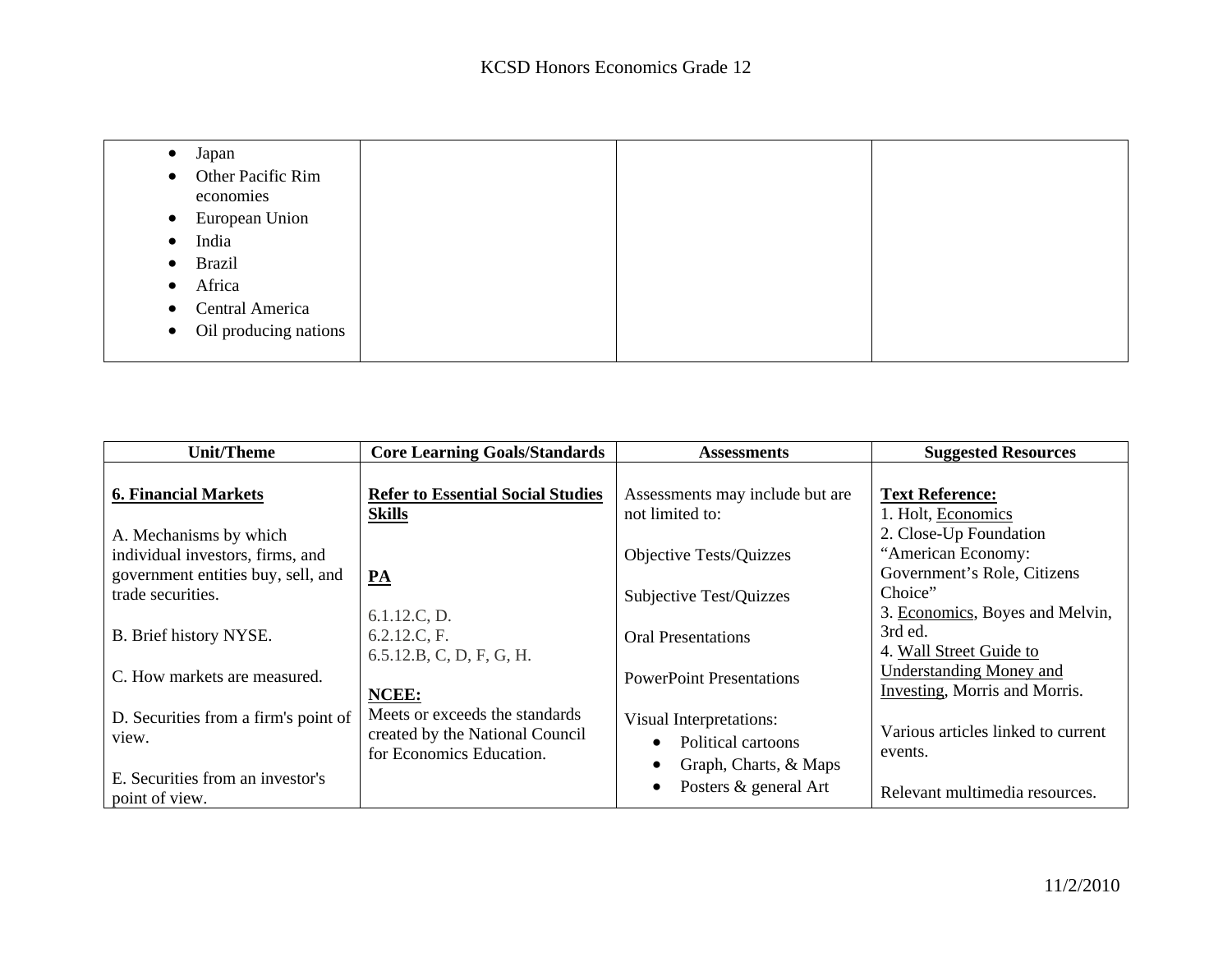| F. Basic investment strategies and<br>instruments including but not                                                                                                                                                            | Econometric models and<br>$\bullet$<br>schedules | Excerpted monographs       |
|--------------------------------------------------------------------------------------------------------------------------------------------------------------------------------------------------------------------------------|--------------------------------------------------|----------------------------|
| limited to:<br>Income/growth stocks<br>$\bullet$                                                                                                                                                                               | Research-based projects/reports                  | www.nber.org               |
| <b>DCA</b><br>$\bullet$                                                                                                                                                                                                        | Technology based<br>projects/activities          | www.thestreet.com          |
| Mutual funds<br>$\bullet$<br><b>DRIPs</b>                                                                                                                                                                                      |                                                  | Guest speaker              |
| 401k plans<br><b>Traditional and Roth</b><br><b>IRAs</b>                                                                                                                                                                       |                                                  | <b>Wall Street Journal</b> |
| <b>6. Financial Markets</b> (cont'd)                                                                                                                                                                                           |                                                  |                            |
| G. Beyond basic investment<br>strategies and instruments<br>including but not limited to:<br>Futures/Options<br>$\bullet$<br>Short sales<br><b>Straddles</b><br>Derivatives<br><b>Hedge Funds</b><br><b>FOREX</b><br>$\bullet$ |                                                  |                            |
| H. Bond markets:<br>Government market<br>$\bullet$<br>Municipal market<br>$\bullet$<br>Corporate market                                                                                                                        |                                                  |                            |
| I. Influences and effects of the                                                                                                                                                                                               |                                                  |                            |